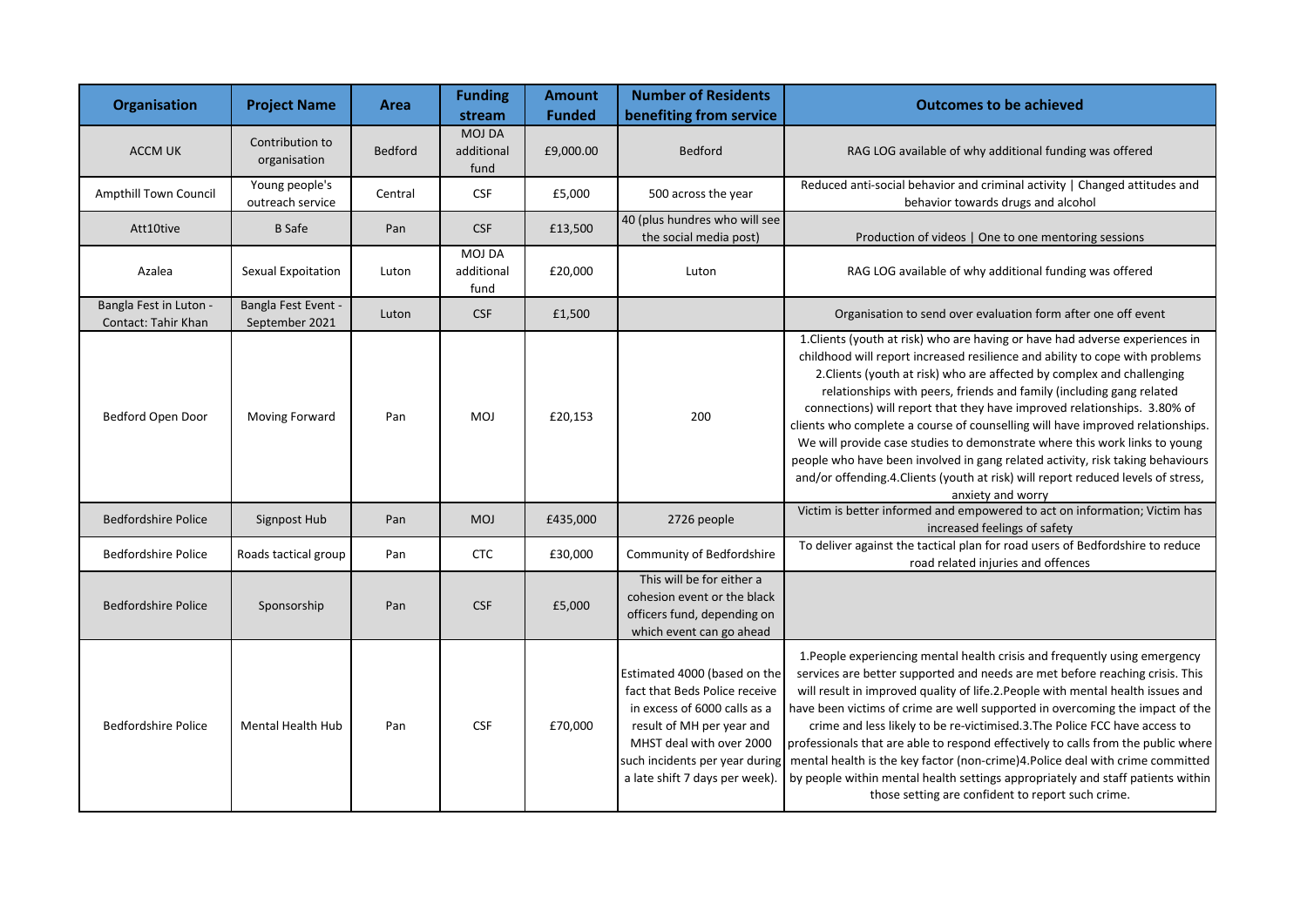| <b>Beds Police</b>                                                  | CIP and NWT                              | Pan            | <b>CSF</b>                          | £11,000    | Local community                                                                                                           | Neighbourhood watch scheme = £5,000.00 towards CIP and £6,000.00 towards<br>Neighbourhood watch schemes to bid into cip who will manage the fund                                                                                                                                                                                                                                                                                                                                                                              |
|---------------------------------------------------------------------|------------------------------------------|----------------|-------------------------------------|------------|---------------------------------------------------------------------------------------------------------------------------|-------------------------------------------------------------------------------------------------------------------------------------------------------------------------------------------------------------------------------------------------------------------------------------------------------------------------------------------------------------------------------------------------------------------------------------------------------------------------------------------------------------------------------|
| <b>Blues Foundation</b>                                             | Tackle Life                              | Pan            | <b>CSF</b>                          | £7,500     | 30 young people from 13 - 16                                                                                              | Young People will have improved physical and mental wellbeing   Reduced<br>crime in young people.                                                                                                                                                                                                                                                                                                                                                                                                                             |
| <b>Bolnhurst and Keysoe</b>                                         | CTC May 2021                             | <b>Bedford</b> | <b>CTC</b>                          | £2,700     | All local residents and those<br>who use the roads through<br>the area                                                    | Reduction in KSIs in this area                                                                                                                                                                                                                                                                                                                                                                                                                                                                                                |
| <b>Central Bedfordshire</b>                                         | Driver training for<br>young and elderly | Central        | <b>CTC</b>                          | £60,000    | Numbers to be confirmed as<br>part of May 2021 process                                                                    | To deliver against the tactical plan for road users of Bedfordshire to reduce<br>road related injuries and offences                                                                                                                                                                                                                                                                                                                                                                                                           |
| <b>Central Bedfordshire</b>                                         | DA Coordinator                           | Pan            | <b>CSF</b>                          | £53,000    | <b>Strategic Oversight benefiting</b><br>all residents in Bedfordshire<br>as they deliver the new Pan<br>Beds DA strategy | Inform and support the work of the Pan Bedfordshire Strategic Leaders DA<br>Board and its related groups on matters relating to DA. To monitor and co-<br>ordinate the development and implementation of strategic DA actions in<br>consultation with partner agencies within the statutory and voluntary<br>sectors. Support the development of the multi-agency DA training programme.<br>Oversee the development and performance management for scrutiny at the<br>Pan Bedfordshire Strategic Leaders Domestic Abuse Board |
| <b>Central Bedfordshire</b><br>Council                              | <b>FDAC</b>                              | Pan            | <b>CSF</b>                          | £44,000    | 30 families                                                                                                               | To enable more substance dependent parents, whose children are subject to<br>care proceedings, to achieve and sustain abstinence; In the first year, FDAC to<br>work with 21 families with children subject to care proceedings affected by<br>parental substance misuse.                                                                                                                                                                                                                                                     |
| Challenging-behaviour<br><b>Counselling Wellbeing</b><br>Foundation | <b>Heal the Parent Heal</b><br>the Child | Pan            | <b>CSF</b>                          | £12,896    | 20 people (10 adults and 10<br>children)                                                                                  | Change of parental understanding, engagement, management of ADHD<br>behaviours   Change of direction and understanding of self managent from<br>young people.                                                                                                                                                                                                                                                                                                                                                                 |
| Change Ur Life                                                      | Outreach DA<br>provision                 | Pan            | <b>MOJ</b>                          | £60,000    | 160 victims                                                                                                               | Supporting victims to access Civil and Criminal Remedies where they have<br>requested such support; 1:1 support for victims for 6 months or in cases of<br>complex need offer 9 months support with the aim to increase safety                                                                                                                                                                                                                                                                                                |
| Change ur life                                                      | Live chat and<br>LGBTQ+                  | Pan            | <b>MOJ DA</b><br>additional<br>fund | £44,000.00 | PAN BEDS                                                                                                                  | RAG LOG available of why additional funding was offered                                                                                                                                                                                                                                                                                                                                                                                                                                                                       |
| Change ur life                                                      | Male DA                                  | Pan            | <b>MOJ DA</b><br>additional<br>fund | £18,000.00 | <b>PAN BEDS</b>                                                                                                           | RAG LOG available of why additional funding was offered                                                                                                                                                                                                                                                                                                                                                                                                                                                                       |
| <b>Counselling Foundation</b>                                       | Rise in counselling<br>needs             | Pan            | <b>MOJ DA</b><br>additional<br>fund | £16,000.00 | <b>PAN BEDS</b>                                                                                                           | RAG LOG available of why additional funding was offered                                                                                                                                                                                                                                                                                                                                                                                                                                                                       |
| <b>Counselling Foundation</b>                                       | Counselling Provision<br><b>SV</b>       | Pan            | <b>MOJ DA</b><br>additional<br>fund | £9,000     | Pan beds                                                                                                                  | RAG LOG available of why additional funding was offered                                                                                                                                                                                                                                                                                                                                                                                                                                                                       |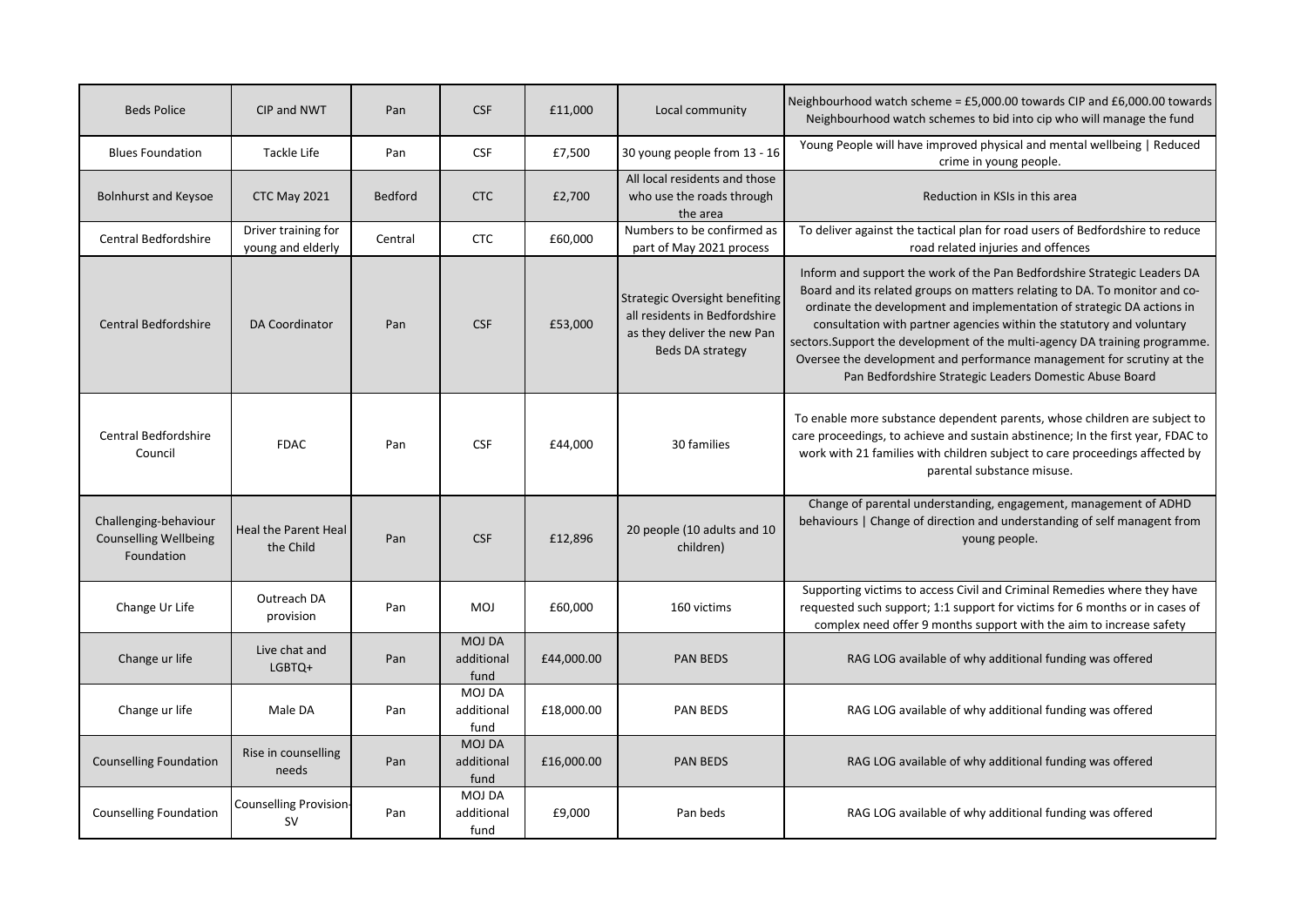| Develop                                                 | Crack IT                                                              | Pan     | <b>CSF</b>                          | £5,000    | 12 people will benefit from<br>this                                    | 12 learners (100%) of learners to engage with our ex-offender alumni member<br>of staff who throughout the programme highlights the reality and consequence<br>of continued pursuit of risky behaviours.                                                                                                                                                                                                     |
|---------------------------------------------------------|-----------------------------------------------------------------------|---------|-------------------------------------|-----------|------------------------------------------------------------------------|--------------------------------------------------------------------------------------------------------------------------------------------------------------------------------------------------------------------------------------------------------------------------------------------------------------------------------------------------------------------------------------------------------------|
| <b>Directional Community</b><br><b>Interest Company</b> | Take the lead                                                         | Pan     | <b>CSF</b>                          | £7,500    | 40 people                                                              | Reduce permanent exclusion from school for weapon/drug related incident  <br>Reduce levels of exploitation of children and young people already involved in<br>exploitation or gang associated behaviours.                                                                                                                                                                                                   |
| Early Childhood<br>Partnership                          | Safety Net                                                            | Pan     | <b>MOJ</b>                          | £60,000   | 293 People                                                             | With a range of options around their location, domestic abuse courses/ group<br>support will be easily accessible for everyone living in Bedfordshire and meet<br>the needs of this diverse population   Victims of domestic abuse will have a<br>better understanding of how this issue affects them and their children, helping<br>them to feel safer and reducing the likelihood of repeat victimisation. |
| Early Childhood<br>Partnership                          | <b>Horizons Play</b><br>Therapy                                       | Pan     | <b>CSF</b>                          | £7,500    | 25 children will benefit                                               | Children exposed to adverse childhood experiences will have increased<br>concentration and reduced hyperactivity at home and school therefore leading<br>to improved education attainment   Children exposed to adverse childhood<br>experiences will have improved emotional wellbeing from their starting points<br>and be able to demonstrate pro-social behaviours with peers and adults.                |
| <b>ECP</b>                                              | <b>ISVA</b>                                                           | Pan     | MOJ ISVA fund                       | £180,000  | 293 people will benefit                                                | With a range of options around their location, domestic abuse courses/ group<br>support will be easily accessible for everyone living in Bedfordshire and meet<br>the needs of this diverse population   Victims of domestic abuse will have a<br>better understanding of how this issue affects them and their children, helping<br>them to feel safer and reducing the likelihood of repeat victimisation. |
| ECP                                                     | Support for young<br>peoples<br>playtherapy, linked to<br><b>VERU</b> | Pan     | <b>MOJ DA</b><br>additional<br>fund | £8,000.00 | PAN BEDS                                                               | RAG LOG available of why additional funding was offered                                                                                                                                                                                                                                                                                                                                                      |
| <b>Elstow Parish Council</b>                            | CTC May 2021                                                          | Bedford | <b>CTC</b>                          | £10,000   | All local residents and those<br>who use the roads through<br>the area | Reduction in KSIs in this area                                                                                                                                                                                                                                                                                                                                                                               |
| Embrace                                                 | Kidva service                                                         | Pan     | <b>MOJ</b>                          | £47,080   | 30 young people and their<br>families                                  | KIDVA service                                                                                                                                                                                                                                                                                                                                                                                                |
| Embrace                                                 | <b>KISVA</b> and<br>counselling                                       | Pan     | <b>MOJ DA</b><br>additional<br>fund | £30,615   | Pan beds                                                               | RAG LOG available of why additional funding was offered                                                                                                                                                                                                                                                                                                                                                      |
| FACES and Link to Change                                | Changing faces                                                        | Pan     | <b>MOJ</b>                          | £30,000   | 235 beneficiaries                                                      | 45 families who are supported will have improved understanding and<br>confidence in keeping their children safe   45 YP at risk of CSE, SV and gang<br>related exploitation will get the support they need to become free from risk<br>and exit victimhood. complex need offer 9 months support with the aim to<br>increase safety                                                                           |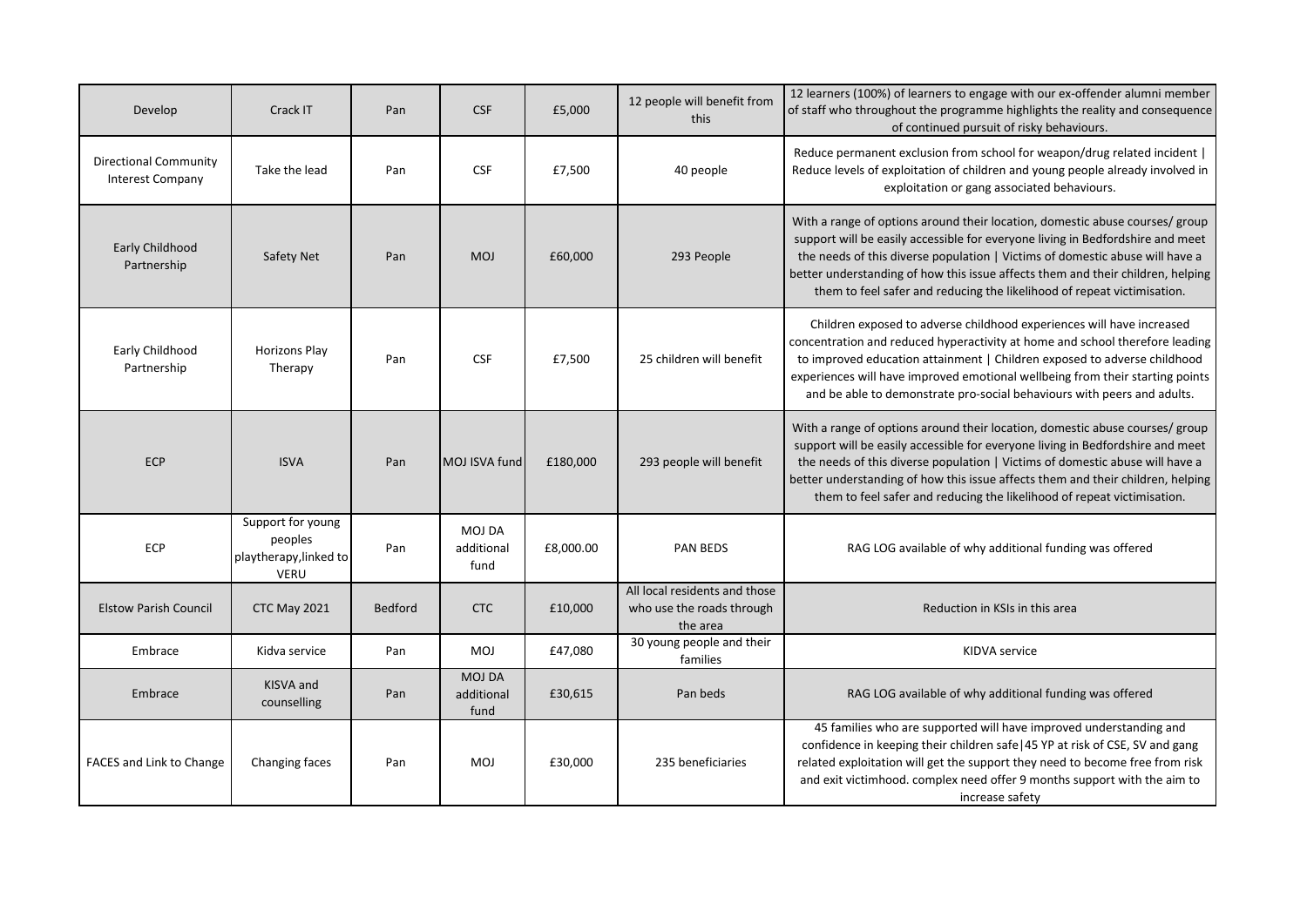| Faith in Queen's Park                                                                                                     | Queen's Park Event -<br>August 2021                              | <b>Bedford</b> | <b>CSF</b>                          | £1,500    |                                                                                      | Organisation to send over evaluation form after one off event                                                                                                                                                                                                                                                                                                                                                                                       |
|---------------------------------------------------------------------------------------------------------------------------|------------------------------------------------------------------|----------------|-------------------------------------|-----------|--------------------------------------------------------------------------------------|-----------------------------------------------------------------------------------------------------------------------------------------------------------------------------------------------------------------------------------------------------------------------------------------------------------------------------------------------------------------------------------------------------------------------------------------------------|
| FDAC DA specialist                                                                                                        | Secondment from<br>Signpost                                      | Pan            | <b>MOJ</b>                          | £40,000   | 5-10 families per annum                                                              | To support and provide advice to specialists within the FDAC team, support<br>women and families that are affected by abuse.                                                                                                                                                                                                                                                                                                                        |
| <b>Joint Protective Services</b><br><b>Roads Policing Unit</b>                                                            | CTC May 2021                                                     | Pan            | <b>CTC</b>                          | £5,000    | All local residents and those<br>who use the roads through<br>the area               | Reduction in KSIs in this area                                                                                                                                                                                                                                                                                                                                                                                                                      |
| LAWC                                                                                                                      | Contribution to<br>organisation                                  | Luton          | <b>MOJ DA</b><br>additional<br>fund | £5,000.00 | Luton                                                                                | RAG LOG available of why additional funding was offered                                                                                                                                                                                                                                                                                                                                                                                             |
| Living Your Life                                                                                                          | <b>Counselling Provision</b>                                     | Pan            | <b>MOJ DA</b><br>additional<br>fund | £40,000   | Pan beds                                                                             | RAG LOG available of why additional funding was offered                                                                                                                                                                                                                                                                                                                                                                                             |
| Lord's Taverners                                                                                                          | <b>Wicketz Luton</b>                                             | Luton          | <b>CSF</b>                          | £7,500    | 120 young people (boys and<br>girls)                                                 | Promote positive life choices. We support preventative work/early intervention<br>approaches to divert young people away from becoming involved in all aspects<br>of gang criminality and exploitation, offending and reoffending   Increase<br>opportunities for regular participation. Engage with young people, particularly<br>those most at-risk or least likely engage in an active lifestyle, to improve long-<br>term health and wellbeing. |
| Luton and Dunstable<br><b>Hospital Trust</b>                                                                              | Helipad appeal                                                   | Pan            | <b>PPR</b>                          | £15,000   | All residents in Bedforshire<br>and nearby counties that<br>require an air ambulance | Contribution towards the build of Helipad at L and D Hospital. Quicker response<br>to victims of crimes sucha s stabbing will see improved care and survival rates.                                                                                                                                                                                                                                                                                 |
| <b>Luton Council</b>                                                                                                      | CTC May 2021                                                     | Luton          | <b>CTC</b>                          | £1,972    | All local residents and those<br>who use the roads through<br>the area               | Reduction in KSIs in this area                                                                                                                                                                                                                                                                                                                                                                                                                      |
| <b>Luton Council</b>                                                                                                      | CTC May 2021                                                     | Luton          | <b>CTC</b>                          | £10,000   | All local residents and those<br>who use the roads through<br>the area               | Reduction in KSIs in this area                                                                                                                                                                                                                                                                                                                                                                                                                      |
| Luton Council & Central<br>Bedfordshire Council (as<br>commissioners of the<br>treatment services across<br>Bedfordshire) | <b>Conditional Caution</b><br>for Drugs and Alcohol<br>treatment | Pan            | <b>CSF</b>                          | £50,000   | 200 people will be supported                                                         | Reduce the escalation of drug and alcohol use and related offending behavior<br>among local residents by earlier intervention through short treatment episode                                                                                                                                                                                                                                                                                       |
| Luton FC                                                                                                                  | Contribution towards<br>local youth work                         | Pan            | <b>PPR</b>                          | £5,000    | Pan Beds                                                                             | Improved youth interaction with sports in schools                                                                                                                                                                                                                                                                                                                                                                                                   |
| Luton Town FC Community<br>Trust                                                                                          | Park Street sports<br>cage                                       | Luton          | <b>CSF</b>                          | £2,500    | 300                                                                                  | Young people feel safe in their own environment   Young people become active<br>members of their communities   Young people are less likely to be involved in<br>criminal activity                                                                                                                                                                                                                                                                  |
| <b>Meppershall Council</b>                                                                                                | CTC May 2021                                                     | Central        | <b>CTC</b>                          | £20,000   | All local residents and those<br>who use the roads through<br>the area               | Reduction in KSIs in this area                                                                                                                                                                                                                                                                                                                                                                                                                      |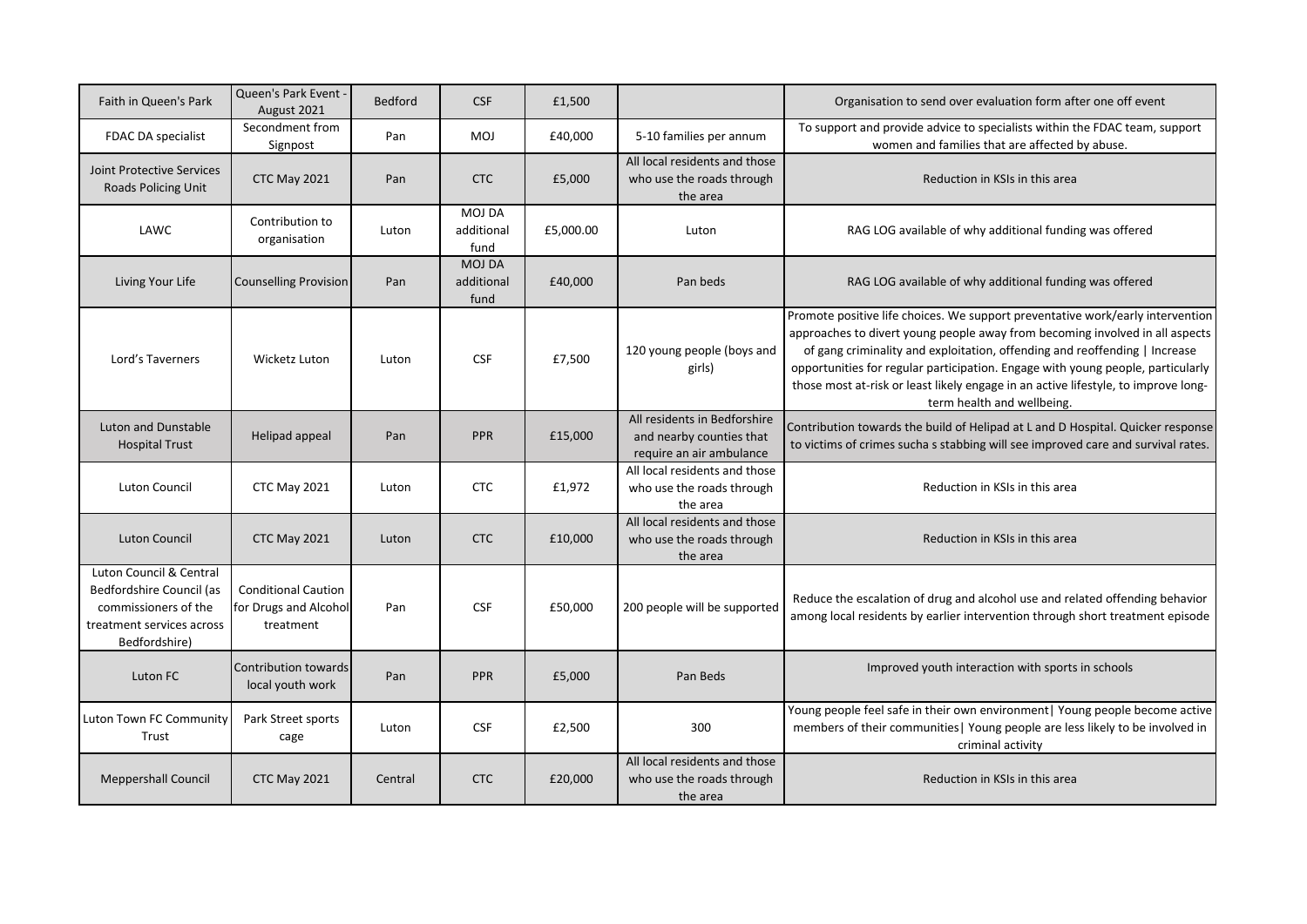| New PCC Fund after May<br>2021 | To deliver the police<br>and crime plan                      | Pan            | <b>CSF</b>                          | £300,000  | Community of Bedfordshire                                                                                                                                                                                                                                                                | Measures will be designed once plan is known                                                                                                                                                                                                                                                                                                                                                                                                                                                                                                                                                                                                                                                                              |
|--------------------------------|--------------------------------------------------------------|----------------|-------------------------------------|-----------|------------------------------------------------------------------------------------------------------------------------------------------------------------------------------------------------------------------------------------------------------------------------------------------|---------------------------------------------------------------------------------------------------------------------------------------------------------------------------------------------------------------------------------------------------------------------------------------------------------------------------------------------------------------------------------------------------------------------------------------------------------------------------------------------------------------------------------------------------------------------------------------------------------------------------------------------------------------------------------------------------------------------------|
| Penrose Options                | The CATE Project -<br>Community Action to<br>Thrive & Enable | Pan            | <b>PPR</b>                          | £38,096   | 12 people will benefit from<br>this due to the nature of the<br>work                                                                                                                                                                                                                     | Improved Wellbeing & Resillience: Pre and Post support survey   Improved<br>relationships                                                                                                                                                                                                                                                                                                                                                                                                                                                                                                                                                                                                                                 |
| <b>Reactiv8 The Nation Ltd</b> | <b>Reach For The Stars</b>                                   | Pan            | <b>CSF</b>                          | £13,500   | 36 people                                                                                                                                                                                                                                                                                | Service users feel better placed to re-engage with education, training or<br>employment  <br>Service users feel empowered to make sensible life choices                                                                                                                                                                                                                                                                                                                                                                                                                                                                                                                                                                   |
| <b>Renhold Parish Council</b>  | <b>CTC May 2021</b>                                          | <b>Bedford</b> | <b>CTC</b>                          | £10,000   | All local residents and those<br>who use the roads through<br>the area                                                                                                                                                                                                                   | Reduction in KSIs in this area                                                                                                                                                                                                                                                                                                                                                                                                                                                                                                                                                                                                                                                                                            |
| <b>Road Victims' Trust</b>     | Support for those<br>affected by roads<br>crimes             | Pan            | <b>CTC</b>                          | £70,000   | 196 new, 86 exisiting for long<br>term support and public<br>facing campaigns                                                                                                                                                                                                            | To aid prevention of deaths on the roads and to support those who have<br>experienced imapct or loss                                                                                                                                                                                                                                                                                                                                                                                                                                                                                                                                                                                                                      |
| Roads Fund                     | For partners to bid<br>into                                  | Pan            | <b>CTC</b>                          | £200,000  | Community of Bedfordshire                                                                                                                                                                                                                                                                | To deliver against the agread objectives of this frund from the Strategic Roads<br><b>Board</b>                                                                                                                                                                                                                                                                                                                                                                                                                                                                                                                                                                                                                           |
| Sharnbrook Council             | <b>CTC May 2021</b>                                          | Bedford        | <b>CTC</b>                          | £10,000   | All local residents and those<br>who use the roads through<br>the area                                                                                                                                                                                                                   | Reduction in KSIs in this area                                                                                                                                                                                                                                                                                                                                                                                                                                                                                                                                                                                                                                                                                            |
| Signpost                       | Victim services main<br>provider                             | Pan            | <b>MOJ</b>                          | £460,000  | <b>PAN BEDS</b>                                                                                                                                                                                                                                                                          | 4000 minimum, target to rise to 6000                                                                                                                                                                                                                                                                                                                                                                                                                                                                                                                                                                                                                                                                                      |
| <b>St Giles Trust</b>          | SOS+ Central<br>Bedfordshire                                 | Central        | <b>CSF</b>                          | £7,500    | 224 people                                                                                                                                                                                                                                                                               | Young people who have received 1:1 mentoring have reduced risk of gang<br>involvement and exploitation   Young people taking part in school sessions will<br>have a greater understanding of gang exploitation, county lines and the<br>consequences of becoming involved.                                                                                                                                                                                                                                                                                                                                                                                                                                                |
| <b>Stepping Stones</b>         | Contribution to<br>organisation                              | Luton          | <b>MOJ DA</b><br>additional<br>fund | £8,320.00 | Luton                                                                                                                                                                                                                                                                                    | RAG LOG available of why additional funding was offered                                                                                                                                                                                                                                                                                                                                                                                                                                                                                                                                                                                                                                                                   |
| <b>TBC</b>                     | harmful practices                                            | Pan            | <b>MOJ</b>                          | £29,000   | 1000 young people (training<br>workshops, information/<br>advice)<br>500 professionals (training,<br>information and advice)<br>2000 members of the general<br>public through awareness<br>raising<br>50 victims, survivors or<br>people at risk of HP (through<br>direct interventions) | 1. The response to HPs in Bedfordshire becomes more joined-up, leading to<br>improved partnership working, increased capacity across relevant agencies and<br>innovative new service developments that beter support the preventative<br>agenda.2. Vulnerable people in Bedfordshire are more informed, safer and<br>better protected from harmful practices while the community/professional<br>response is better equipped to reduce, prevent and deal effectively with HPs<br>cases.3. With bridges created between vulnerable communities and the services<br>that support them, victims/survivors will feel safer, healthier, better able to<br>recover and empowered to achieve greater opportunity in their lives. |
| <b>TBC May 2021</b>            | Mayor Fund                                                   | Pan            | <b>VERU</b>                         | £28,000   | Pan Beds                                                                                                                                                                                                                                                                                 | Environmental improvements for young people                                                                                                                                                                                                                                                                                                                                                                                                                                                                                                                                                                                                                                                                               |